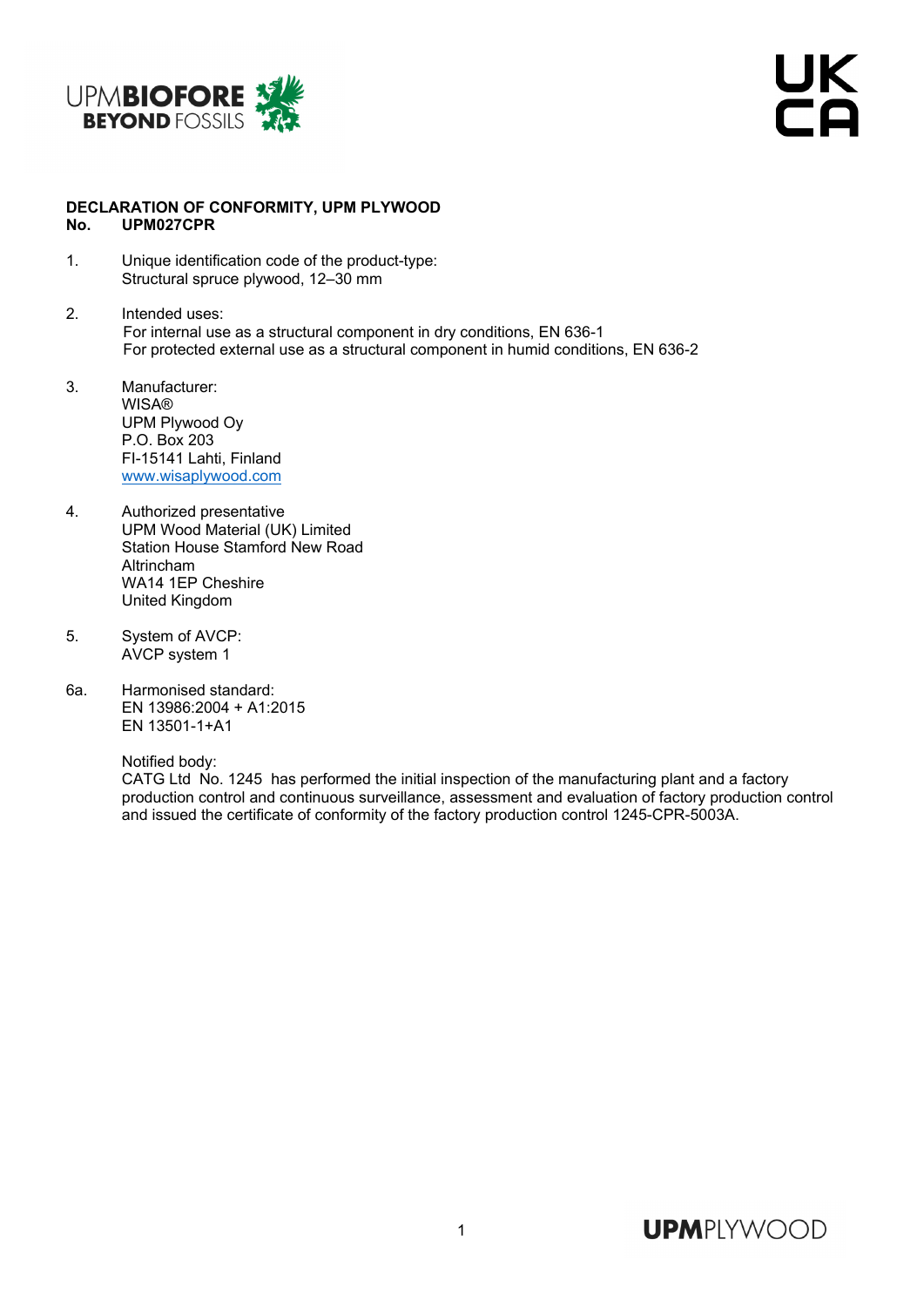

## 7. Declared performance:

| <b>Essential characteristics</b>   | <b>Performance</b>                   | <b>Harmonized standard</b> |  |
|------------------------------------|--------------------------------------|----------------------------|--|
| Point load strength and stiffness  | See attachment 1.                    |                            |  |
| Racking resistance                 | Calculation according to EN 1995-1-1 |                            |  |
| Impact resistance                  | See attachment 1.                    |                            |  |
| Water vapour permeability µ        | Wet 66, dry 190                      |                            |  |
|                                    | Mean density 460 kg/m <sup>3</sup>   |                            |  |
| Release of formaldehyde            | E <sub>1</sub>                       |                            |  |
| Content of pentachlorophenol (PCP) | $\leq 5$ ppm                         |                            |  |
| Airborne sound insulation          | <b>NPD</b>                           | EN 13986:2004+A1:2015      |  |
| Sound absorption $\alpha$          | 0,10/0,30                            |                            |  |
| Thermal conductivity $\lambda$     | $0.13$ W/mK                          |                            |  |
| Embedment strength                 | Calculation according to EN 1995-1-1 |                            |  |
| Air permeability                   | <b>NPD</b>                           |                            |  |
| Bonding quality (acc. to EN 314-2) | Class 3                              |                            |  |
| <b>Biological durability</b>       | Use class 2                          |                            |  |

| <b>Reaction to fire</b> |                              |                                                  |                            | $(6)$ A<br>vapour<br>barrier<br>with a<br>thickness<br>up to $0,4$                                                  |
|-------------------------|------------------------------|--------------------------------------------------|----------------------------|---------------------------------------------------------------------------------------------------------------------|
| End use condition $(6)$ | Minimum<br>thickness<br>(mm) | Class <sup>(7)</sup><br>(excluding<br>floorings) | Class $(8)$<br>(floorings) | mm and a<br>mass up<br>to 200<br>g/m2 can<br>be<br>mounted<br>in<br>between<br>the wood-<br>based<br>panel and<br>a |
| Any                     | 18                           | B-s1, d0                                         | $B_{fl}$ -s1               | substrate<br>if there<br>are no air<br>gaps in                                                                      |

between.<br><sup>(7)</sup> Class as provided for in Table 1 of the Annex to Decision 2000/147/EC.

 $(8)$  Class as provided for in Table 2 of the Annex to Decision 2000/147/EC.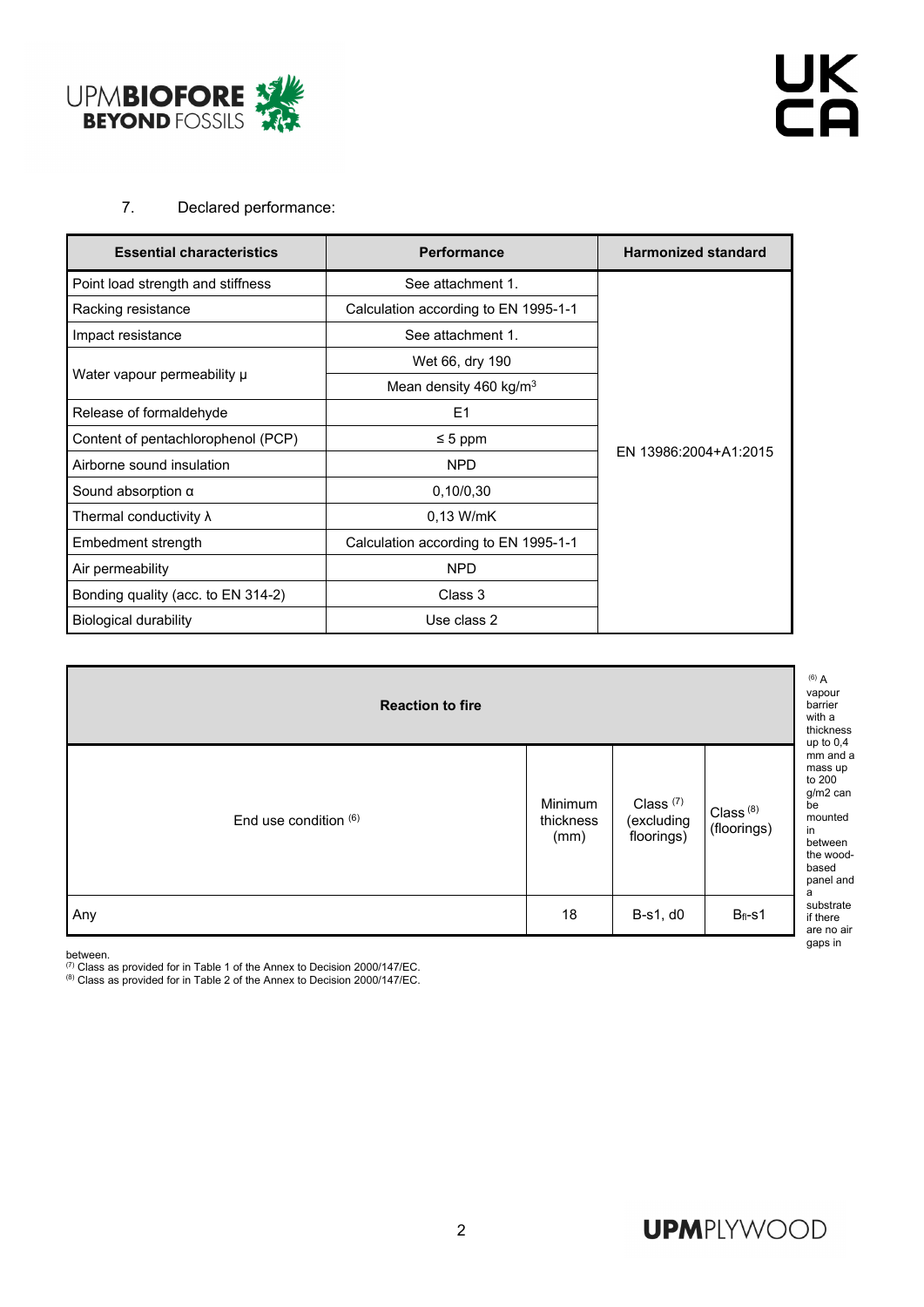

| Nominal thickness                                    |                                     | 18                                                                    | 22          |                                           |
|------------------------------------------------------|-------------------------------------|-----------------------------------------------------------------------|-------------|-------------------------------------------|
| Number of plies                                      |                                     | $\overline{7}$                                                        | 9           |                                           |
| <b>Essential characteristics</b>                     |                                     |                                                                       | Performance |                                           |
| Characteristic bending strength<br>N/mm <sup>2</sup> | $f_{m\parallel}$                    | 20,2                                                                  | 19,1        |                                           |
|                                                      | $\mathsf{f}_{\mathsf{m}\perp\perp}$ | 12,7                                                                  | 13,6        |                                           |
| Characteristic compression                           | $f_c$                               | 17,1                                                                  | 16,3        |                                           |
| strength N/mm <sup>2</sup>                           | $\mathsf{f}_{\mathrm{c}\perp}$      | 12,9                                                                  | 13,7        |                                           |
| Characteristic tension strength                      | $f_{t  }$                           | 10,3                                                                  | 9,8         |                                           |
| N/mm <sup>2</sup>                                    | $f_{t}$                             | 7,7                                                                   | 8,2         |                                           |
|                                                      | $E_{m  }$                           | 8131                                                                  | 7658        |                                           |
| Mean MOE in bending N/mm <sup>2</sup>                | $E_{m_{\perp}}$                     | 3866                                                                  | 4342        |                                           |
| Mean MOE in compression and                          | $E_{t,c  }$                         | 6857                                                                  | 6526        |                                           |
| tension N/mm <sup>2</sup>                            | $E_{t,c_\perp}$                     | 5143                                                                  | 5474        |                                           |
|                                                      | $f_{v\,\parallel}$                  | 3,5                                                                   |             |                                           |
| Char. panel shear N/mm <sup>2</sup>                  | $f_{v\_ \_}$                        | 3,5                                                                   |             | Harmonised standard EN 13986:2004+A1:2015 |
|                                                      | $f_{r  }$                           | 1,0                                                                   |             |                                           |
| Char. Planar shear N/mm <sup>2</sup>                 | $f_{r\_ _{-}}$                      | 0,8                                                                   |             |                                           |
| Mean MOR in panel shear<br>N/mm <sup>2</sup>         | $G_{v  }$                           | 350                                                                   |             |                                           |
|                                                      | $G_{v\_ _{-}}$                      | 350                                                                   |             |                                           |
| Mean MOR in planar shear<br>N/mm <sup>2</sup>        | $G_r$                               | 54                                                                    | 52          |                                           |
|                                                      | $G_{r\perp\perp}$                   | 36                                                                    | 42          |                                           |
| Strength and stiffness under<br>point load           | Appendix 1                          |                                                                       |             |                                           |
| Impact resistance                                    | Appendix 1                          |                                                                       |             |                                           |
|                                                      |                                     | k <sub>mod</sub> and k <sub>def</sub> values according to EN 1995-1-1 |             |                                           |

The performance of the product identified above is in conformity with the set of declared performances. This declaration of performance is issued, in accordance with Regulation (EU) No 305/2011, under the sole responsibility of the manufacturer identified above.

Signed for and on behalf of the manufacturer by:

Lahti, Finland, January 10th , 2022

Riku Härkönen, Product Manager UPM Plywood